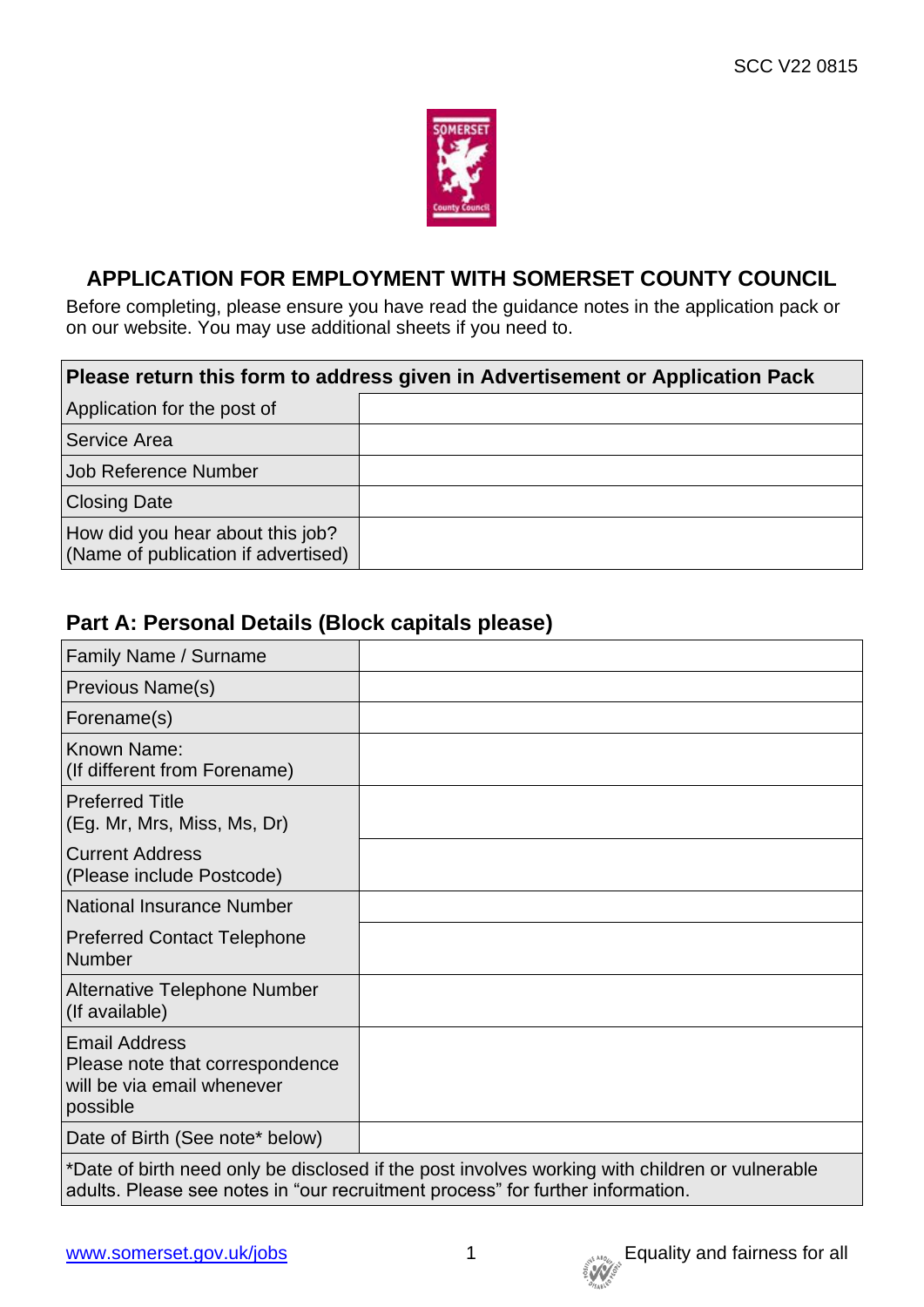## **Part B: Present (or most recent) Employer**

| Name and Address<br>of Employer                                                                                        |                                                                 |                                             | Agency Yes□<br>Agency | Are you currently employed by an<br>No<br>If yes, please give the name of the |  |
|------------------------------------------------------------------------------------------------------------------------|-----------------------------------------------------------------|---------------------------------------------|-----------------------|-------------------------------------------------------------------------------|--|
| <b>Job Title</b>                                                                                                       |                                                                 |                                             |                       |                                                                               |  |
| <b>Start Date</b>                                                                                                      |                                                                 |                                             |                       |                                                                               |  |
| Salary                                                                                                                 |                                                                 | Notice required or<br>date left             |                       |                                                                               |  |
| Please give details of<br>your main tasks and<br>responsibilities - and,<br>if applicable, your<br>reason for leaving: |                                                                 | If part-time, please<br>give hours per week |                       |                                                                               |  |
|                                                                                                                        |                                                                 |                                             |                       |                                                                               |  |
|                                                                                                                        | Please explain why you are applying for this post at this time: |                                             |                       |                                                                               |  |
|                                                                                                                        |                                                                 |                                             |                       |                                                                               |  |
|                                                                                                                        |                                                                 |                                             |                       |                                                                               |  |

## **Part C: Employment History (most recent first)**

Please give as much relevant information as possible. For posts working with children and vulnerable adults you must give your **full** employment history from when you left school/higher education and explain any gaps in your employment and include dates. Please include any time spent employed as a volunteer.

| Name & Address of<br>Employer | Dates From/To<br>(MM/YY) | Job Role | <b>Final Salary and</b><br>Reason for Leaving |
|-------------------------------|--------------------------|----------|-----------------------------------------------|
|                               |                          |          |                                               |
|                               |                          |          |                                               |
|                               |                          |          |                                               |
|                               |                          |          |                                               |
|                               |                          |          |                                               |
|                               |                          |          |                                               |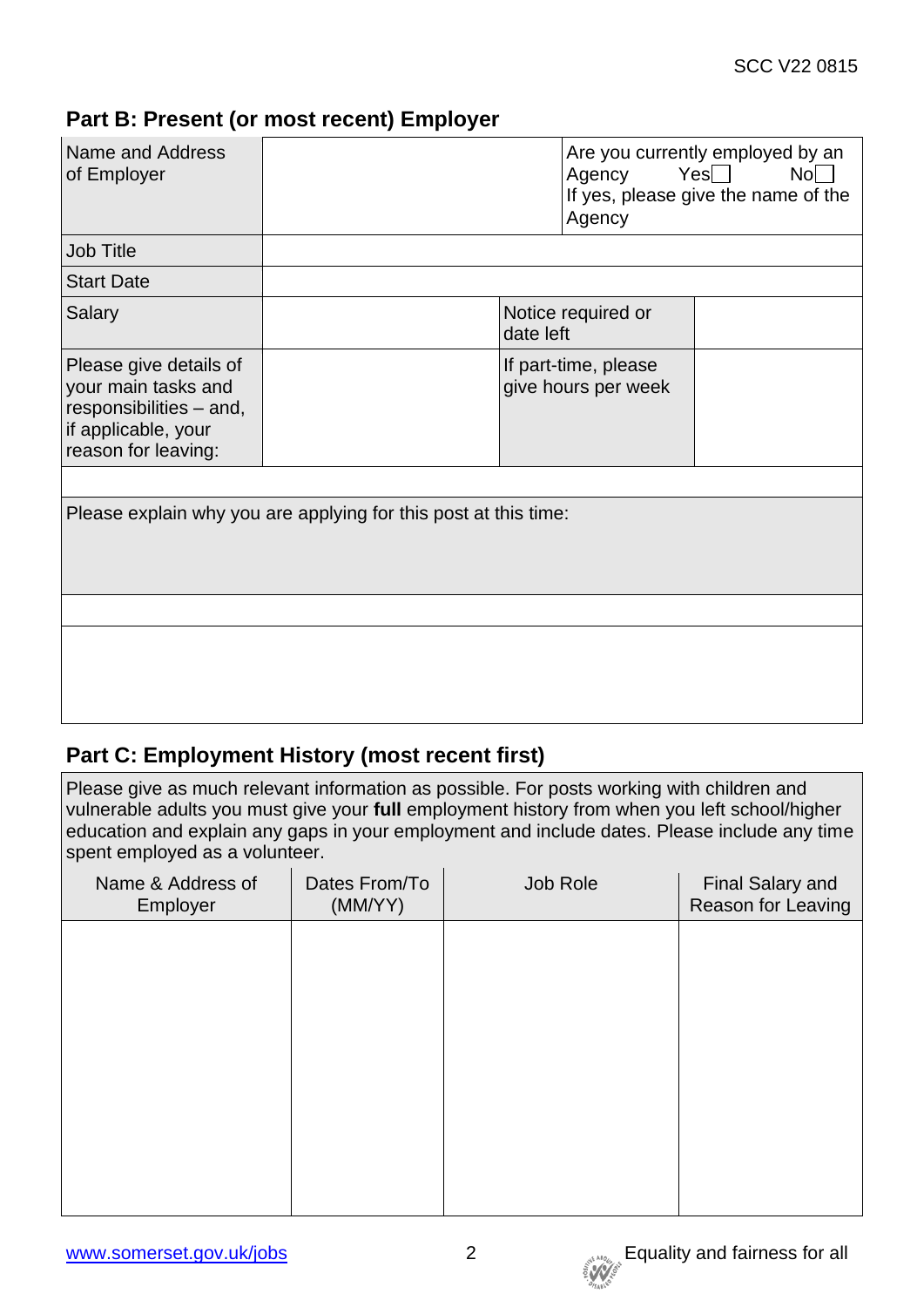| Exams Passed (Level)<br><b>Qualifications &amp; Memberships</b><br>(Most Recent First) | Grade and<br>Date<br>Achieved* | Name of Educational Establishment and/or<br>Professional or Awarding Body |
|----------------------------------------------------------------------------------------|--------------------------------|---------------------------------------------------------------------------|
|                                                                                        |                                |                                                                           |
|                                                                                        |                                |                                                                           |
|                                                                                        |                                |                                                                           |
|                                                                                        |                                |                                                                           |
|                                                                                        |                                |                                                                           |

## **Part D: Academic, Professional and Vocational Qualifications**

**\***For posts working with children/vulnerable adults you must provide all dates.

## **Part E: Training/Continuing Professional Development**

| Please give details of relevant training/development activities. |            |                                                |  |  |
|------------------------------------------------------------------|------------|------------------------------------------------|--|--|
| <b>Training Course and Organiser</b><br>or Development Activity  | Time spent | Outcome - Grade Achieved<br>(Where applicable) |  |  |
|                                                                  |            |                                                |  |  |
|                                                                  |            |                                                |  |  |
|                                                                  |            |                                                |  |  |
|                                                                  |            |                                                |  |  |
|                                                                  |            |                                                |  |  |
|                                                                  |            |                                                |  |  |
|                                                                  |            |                                                |  |  |
|                                                                  |            |                                                |  |  |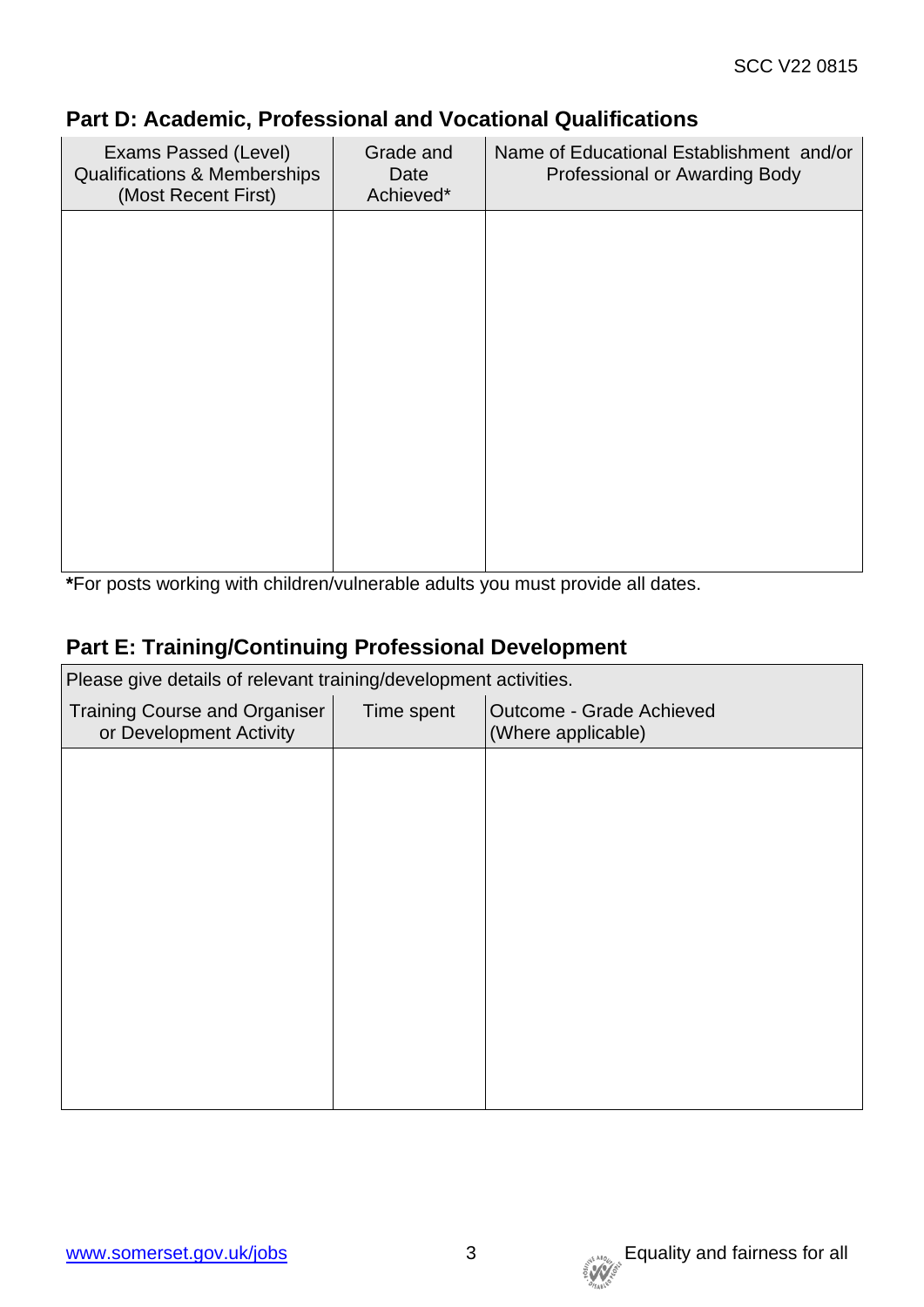## **Part F: Personal Statement**

You may continue on a separate sheet if you need to.

**Key Competencies, Knowledge and Skills**: Referring to the person specification, provide examples of how you have demonstrated the key competencies and the knowledge and skill requirements for this role. You may use experience gained from within and/or outside the workplace to provide these examples. (We recommend that you use the different headings on the person specification as a starting point.)

**Personal Attributes:** Please describe ways in which you have demonstrated the personal attributes required for this post, as outlined in the person specification.

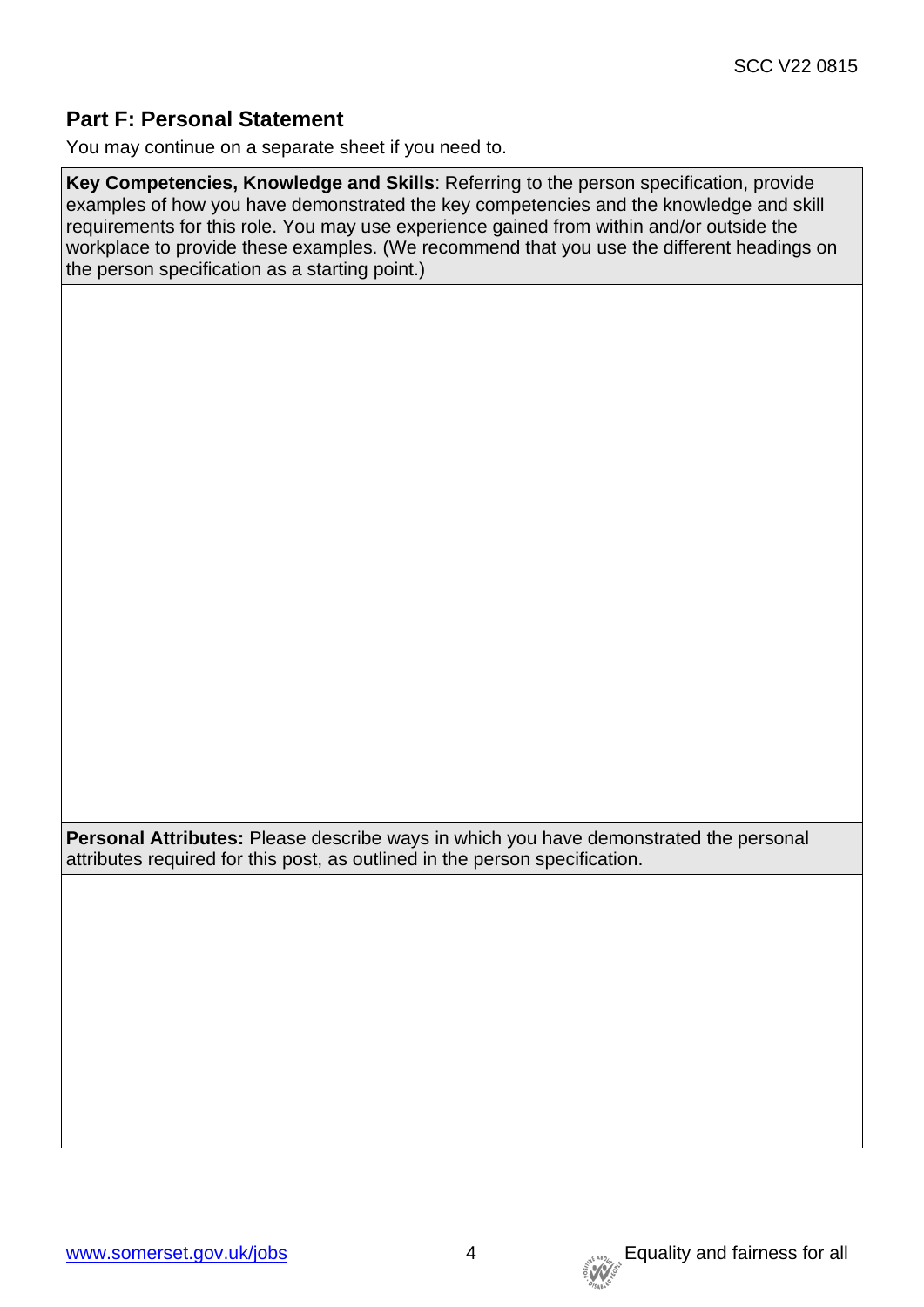### SCC V22 0815

# **Part G: Supplementary Information**

| <b>Personal Transport:</b> For posts which involve travel away from normal place of work:                                                                                                                                                                                                                                                                                                                                                                                                                                                                                                                                             |                        |
|---------------------------------------------------------------------------------------------------------------------------------------------------------------------------------------------------------------------------------------------------------------------------------------------------------------------------------------------------------------------------------------------------------------------------------------------------------------------------------------------------------------------------------------------------------------------------------------------------------------------------------------|------------------------|
| Are you willing and able to travel to meet the requirements of the post?                                                                                                                                                                                                                                                                                                                                                                                                                                                                                                                                                              | Yes  <br>No l          |
| Please provide details of any current motoring convictions, disqualifications or penalty points,<br>with dates and reasons and/or any difficulties you foresee concerning travel:                                                                                                                                                                                                                                                                                                                                                                                                                                                     |                        |
|                                                                                                                                                                                                                                                                                                                                                                                                                                                                                                                                                                                                                                       |                        |
| <b>Positive About Disability:</b> We welcome applications from people with disabilities. Wherever<br>possible we will make reasonable adjustments to enable a person with a disability to access the<br>application and appointment process fairly.                                                                                                                                                                                                                                                                                                                                                                                   |                        |
| Do you consider yourself to have a disability?                                                                                                                                                                                                                                                                                                                                                                                                                                                                                                                                                                                        | Yes<br>No <sub>1</sub> |
| If "yes" and you are offered an interview, would you welcome a pre-<br>interview discussion to identify any particular needs that you may have?                                                                                                                                                                                                                                                                                                                                                                                                                                                                                       | Yes<br>No l            |
| <b>Disclosure of Criminal Offences:</b> The Rehabilitation of Offenders Act 1974 gives individuals<br>the right not to disclose details of old offences which are seen as 'spent'                                                                                                                                                                                                                                                                                                                                                                                                                                                     |                        |
| Please give details, including dates and places, of pending prosecutions and any convictions,<br>cautions and bind-overs since the age of 17 years, that are not 'spent':                                                                                                                                                                                                                                                                                                                                                                                                                                                             |                        |
|                                                                                                                                                                                                                                                                                                                                                                                                                                                                                                                                                                                                                                       |                        |
| If the information sent to you highlights that the post requires a Disclosure Certificate, the<br>Rehabilitation of Offenders Act does not apply in this case. Therefore, please give details,<br>including dates and places, of any otherwise 'spent' convictions, cautions and bind-overs.<br>Please also detail if your name is on the Barred Lists maintained by the Disclosure and Barring<br>Service of those disqualified from working with children or vulnerable adults or subject to<br>sanctions imposed by a regulatory body such as the Health Care Professionals Council or by<br>the Secretary of State for Education. |                        |
|                                                                                                                                                                                                                                                                                                                                                                                                                                                                                                                                                                                                                                       |                        |

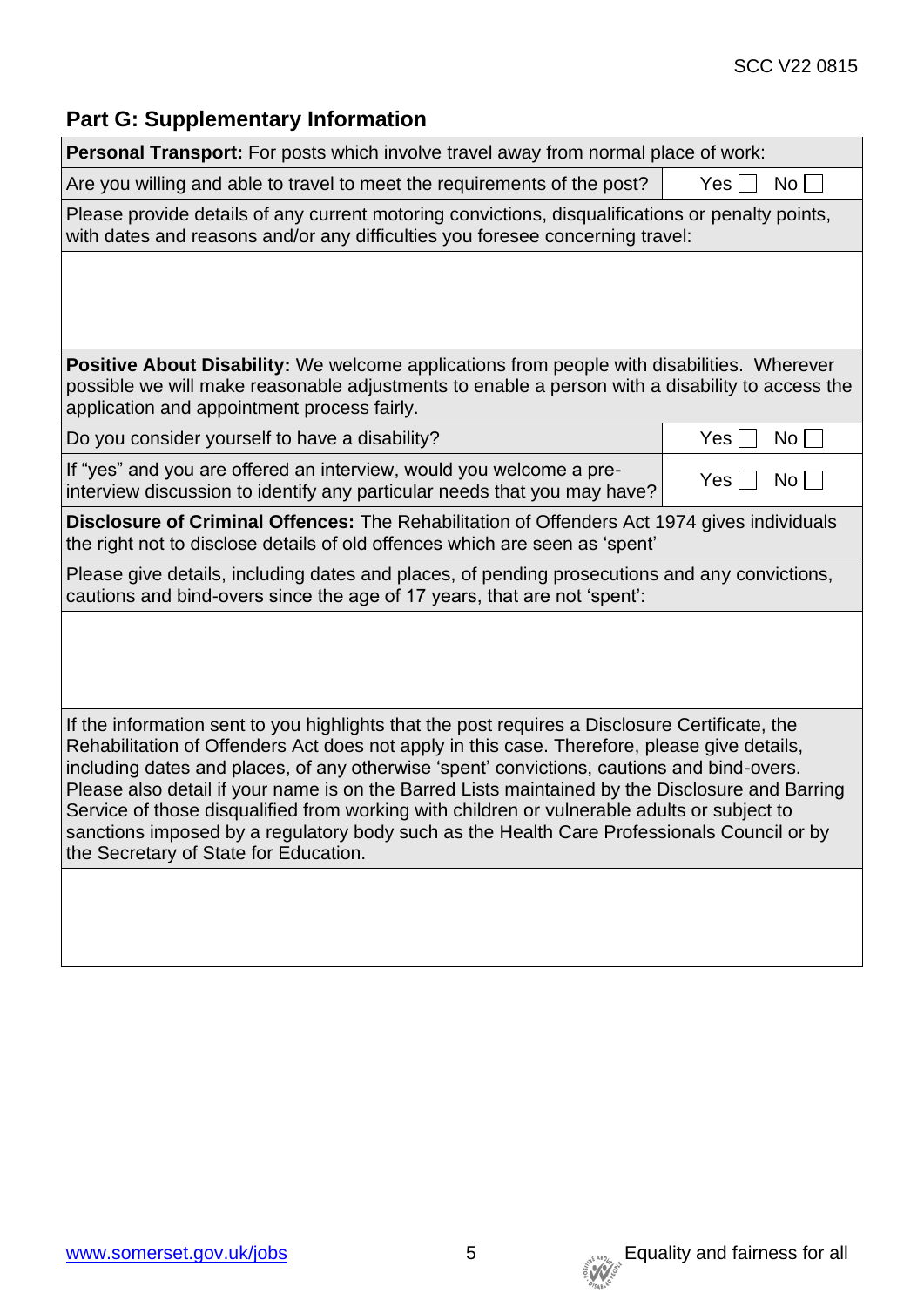### **PART H: REFERENCES AND DECLARATIONS**

**References:** Please provide the names of two professional referees, both of whom can write with authority about your performance, abilities and competence in a work, voluntary or educational environment. The first reference must be your manager or a senior manager representing your current or most recent employer. References will not be accepted from colleagues, relations or people who know you solely as a friend. If you do not wish your current employer to be contacted **prior** to interview please tick the box below, **unless** you are applying for a post working with children as below. Please note that if you are successful at interview and are conditionally offered and accept the post, we will commence pre-employment checks which will include contacting **ALL** referees.

#### **If you are applying for a post working with children or vulnerable adults**

Your first referee must be a manager representing your current/most recent employer. If this post has not involved working with children or vulnerable adults but a previous post has, that previous employer must be given as your second referee. This applies even if you have done other work in between. \***For these posts, all references will be requested before interview.**

| Name of first referee $\Box$ Please see *<br>above if the post involves working with<br>children.                                                                          |               |                                                                                                                                                                                             |          |     |   |  |  |
|----------------------------------------------------------------------------------------------------------------------------------------------------------------------------|---------------|---------------------------------------------------------------------------------------------------------------------------------------------------------------------------------------------|----------|-----|---|--|--|
| Job Title of Referee                                                                                                                                                       |               |                                                                                                                                                                                             |          |     |   |  |  |
| Name of organisation                                                                                                                                                       |               |                                                                                                                                                                                             |          |     |   |  |  |
| Address (Including Postcode)                                                                                                                                               |               |                                                                                                                                                                                             |          |     |   |  |  |
| Email address if available                                                                                                                                                 |               |                                                                                                                                                                                             |          |     |   |  |  |
| Daytime telephone number                                                                                                                                                   |               |                                                                                                                                                                                             |          |     |   |  |  |
| Relationship to you (eg supervisor, tutor)                                                                                                                                 |               |                                                                                                                                                                                             |          |     |   |  |  |
| Dates of your employment                                                                                                                                                   |               | From:                                                                                                                                                                                       | $\prime$ | To: |   |  |  |
| Name of second referee                                                                                                                                                     |               |                                                                                                                                                                                             |          |     |   |  |  |
| <b>Job Title of Referee</b>                                                                                                                                                |               |                                                                                                                                                                                             |          |     |   |  |  |
| Name of organisation                                                                                                                                                       |               |                                                                                                                                                                                             |          |     |   |  |  |
| Address (Including Postcode)                                                                                                                                               |               |                                                                                                                                                                                             |          |     |   |  |  |
| Email address if available                                                                                                                                                 |               |                                                                                                                                                                                             |          |     |   |  |  |
| Daytime telephone number                                                                                                                                                   |               |                                                                                                                                                                                             |          |     |   |  |  |
| Relationship to you                                                                                                                                                        |               |                                                                                                                                                                                             |          |     |   |  |  |
| Dates of your employment<br>From:                                                                                                                                          |               |                                                                                                                                                                                             | $\prime$ | To: | T |  |  |
| Declaration of Interest: Please note that canvassing support of Members or Senior Officers of<br>Somerset County Council can lead to disqualification of your application. |               |                                                                                                                                                                                             |          |     |   |  |  |
| $Yes \Box No$                                                                                                                                                              |               | Do you have family or close relationships with any individuals involved in an aspect of the<br>recruitment process or with any Elected Member or Senior Officer of Somerset County Council? |          |     |   |  |  |
| If yes, give name:                                                                                                                                                         |               |                                                                                                                                                                                             |          |     |   |  |  |
| Position:                                                                                                                                                                  | Relationship: |                                                                                                                                                                                             |          |     |   |  |  |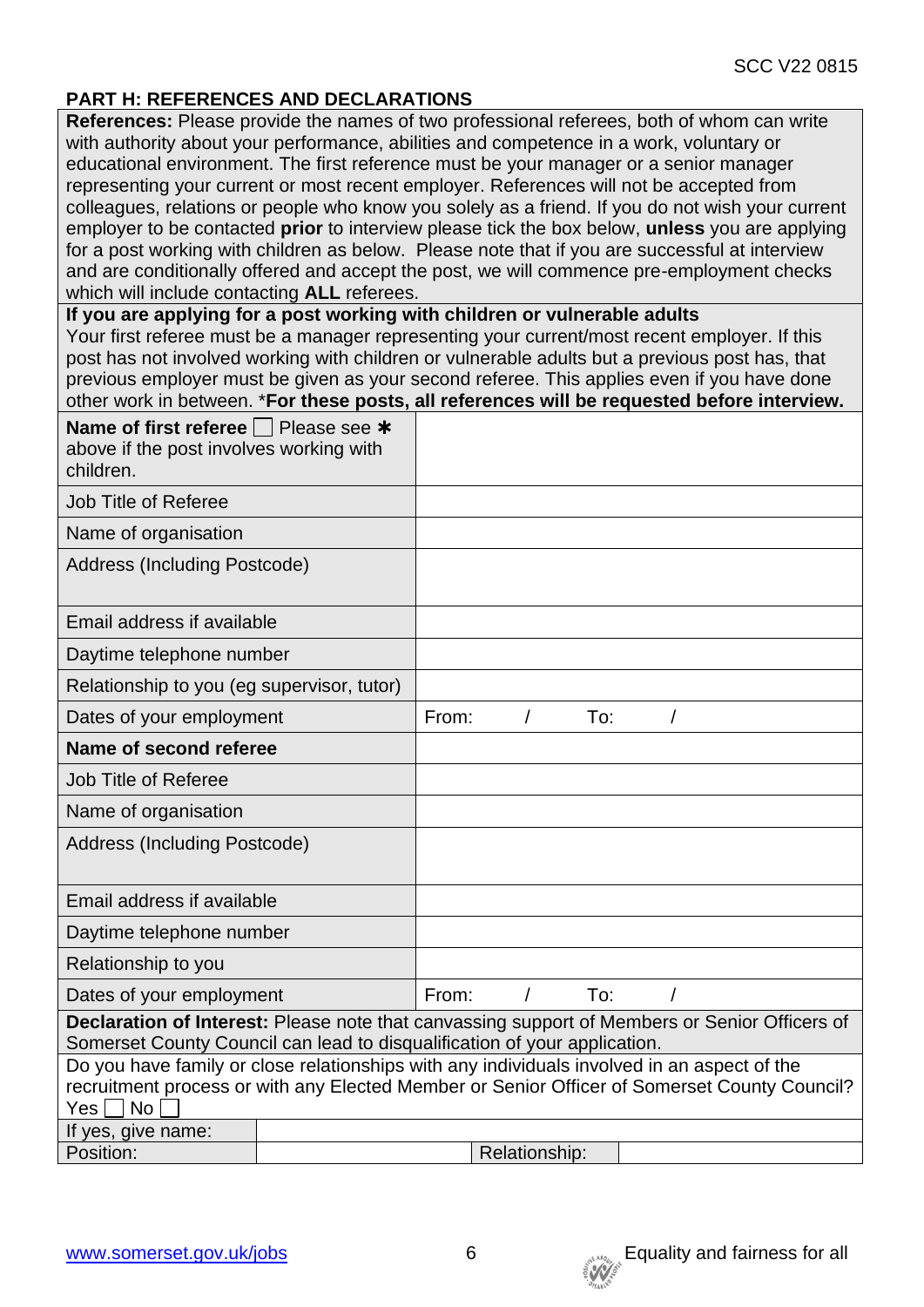### **DATA PROTECTION ACT 1998**

Information from this application may be processed for any purposes registered by Somerset County Council under data protection legislation. The information that you supply in your application is confidential; however, it will be disclosed to those persons authorised to see it and be used for selection purposes. The information from successful candidates will be retained on the personnel file for payroll and administrative purposes; information held about unsuccessful applicants is destroyed after one year. This information may be disclosed to Government Departments where there is a legal obligation to do so. All individuals have the right to access their own personal data held by the County Council.

| <b>Declaration</b> |  |
|--------------------|--|
|                    |  |
|                    |  |

- I confirm that I am entitled to live and work in the United Kingdom.
- I am willing for this data to be held and processed by Somerset County Council and to be verified with relevant third parties. This may include previous employers.
- The information on this form is accurate. I understand that providing false information is an offence and may lead to my application being disallowed or, should I be appointed, to my dismissal and, where appropriate, may be referred to the police.

| Signed                                                                                           |  | Date |  |  |  |  |
|--------------------------------------------------------------------------------------------------|--|------|--|--|--|--|
| If you complete the form electronically and submit online or via email, please type in your name |  |      |  |  |  |  |

into the signature box to indicate that you have read and agree to the declaration.

| To be completed by existing SCC employees only                                                                                                                                                                                                                                                                                  |                                                                                                                                                                                                                                                                                                                                                                                       |  |  |  |  |
|---------------------------------------------------------------------------------------------------------------------------------------------------------------------------------------------------------------------------------------------------------------------------------------------------------------------------------|---------------------------------------------------------------------------------------------------------------------------------------------------------------------------------------------------------------------------------------------------------------------------------------------------------------------------------------------------------------------------------------|--|--|--|--|
|                                                                                                                                                                                                                                                                                                                                 | If you are applying for this post on a secondment basis you should have a discussion with your<br>manager about your personal development and the benefits that a secondment would provide.<br>Your manager is required to authorise the secondment application. This means that your<br>manager agrees to release you from your substantive post for the duration of the secondment. |  |  |  |  |
| The Secondment Guidelines and some Frequently Asked Questions can be viewed at<br>http://enterprise.somerset.gov.uk/HR (only accessible when connected to the SCC network).<br>You are advised to read them before proceeding with your application to ensure a full<br>understanding of the Council's approach to secondments. |                                                                                                                                                                                                                                                                                                                                                                                       |  |  |  |  |
| information below                                                                                                                                                                                                                                                                                                               | Once you are happy that you have read and understood the Guidelines please complete the                                                                                                                                                                                                                                                                                               |  |  |  |  |
| I have discussed this secondment opportunity with my manager, who is<br>willing to authorise my application. I understand that a reference will<br>automatically be sought from my manager.                                                                                                                                     | $Yes \Box$<br>No                                                                                                                                                                                                                                                                                                                                                                      |  |  |  |  |
| Line Managers details<br>Name                                                                                                                                                                                                                                                                                                   |                                                                                                                                                                                                                                                                                                                                                                                       |  |  |  |  |
| <b>Job Title</b>                                                                                                                                                                                                                                                                                                                |                                                                                                                                                                                                                                                                                                                                                                                       |  |  |  |  |
| <b>Phone Number</b>                                                                                                                                                                                                                                                                                                             |                                                                                                                                                                                                                                                                                                                                                                                       |  |  |  |  |
| E-mail address                                                                                                                                                                                                                                                                                                                  |                                                                                                                                                                                                                                                                                                                                                                                       |  |  |  |  |
| Signed                                                                                                                                                                                                                                                                                                                          | Date                                                                                                                                                                                                                                                                                                                                                                                  |  |  |  |  |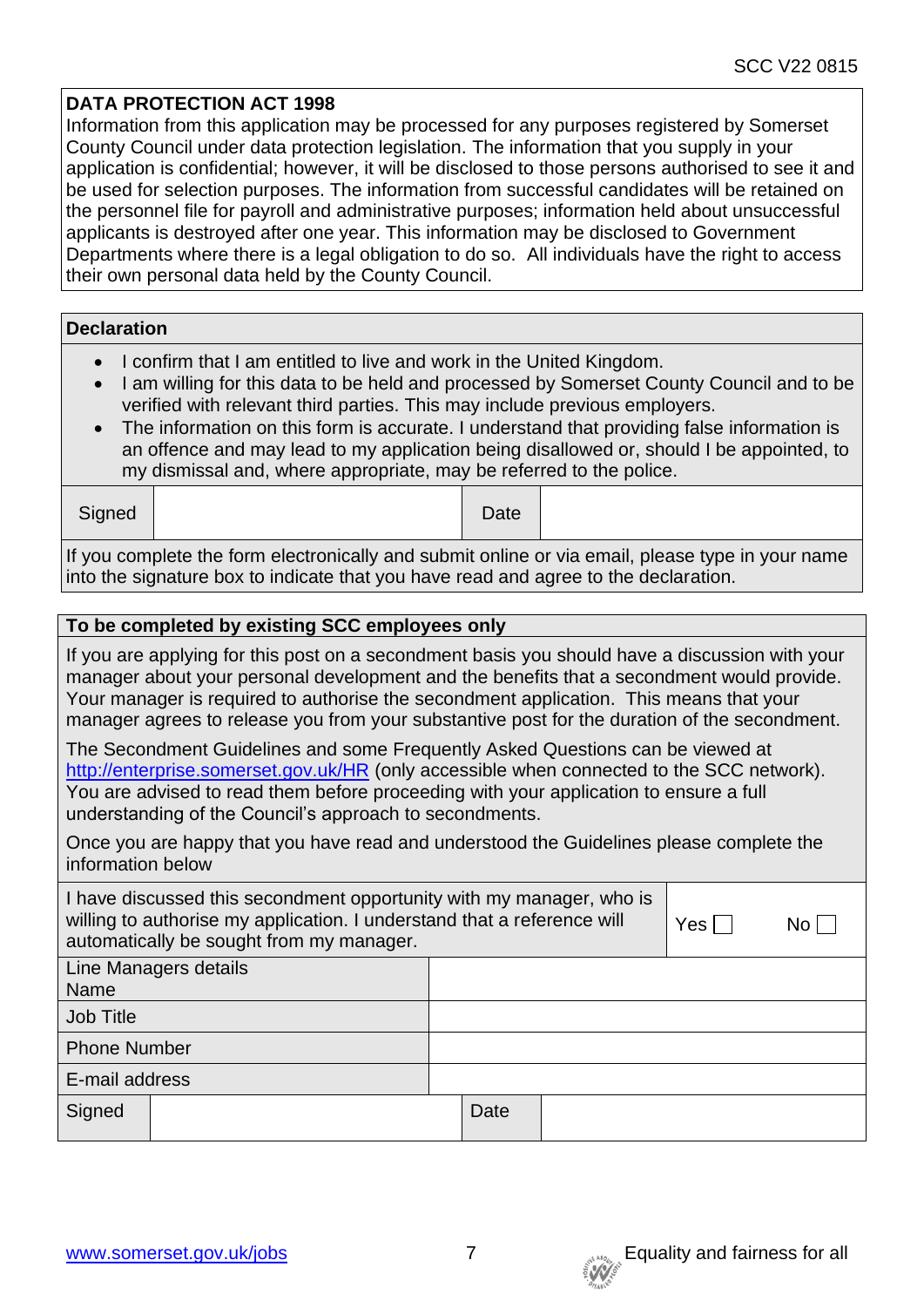## **Confidential**

## **Equal Opportunities-Recruitment Monitoring**

**This form will be kept separate from your application form. It is not referred to during the selection process.**

Somerset County Council values diversity and is committed to promoting equality of opportunity for our employees and job applicants.

We monitor our recruitment and selection practices to fulfil our statutory duty relevant to equality in employment and to ensure our practices are fair, equitable and consistent with the aim of appointing the best person for the job. Recruitment monitoring enables us to take active steps to promote better policy and organisational practice.

The information you supply on this questionnaire will be recorded confidentially on our HR Systems and held for a maximum of 12 months. During this time it will be used solely for the purposes of monitoring the profile of our job applicants. Access to the data will be restricted to nominated staff within the HR Service.

If you are appointed, the data will also be used for our HR/Payroll records purposes, which includes another legal requirement, workforce monitoring. We aim to ensure all applicants and employees, regardless of circumstances or status, receive equal access to opportunity and fair treatment.

For these reasons it is important that you complete the recruitment monitoring questionnaire in addition to the application form. Once completed, the questionnaire should be returned with your application to the Recruitment Administrator, the address of which is detailed in the Recruitment Information Pack.

Thank you for your co-operation.

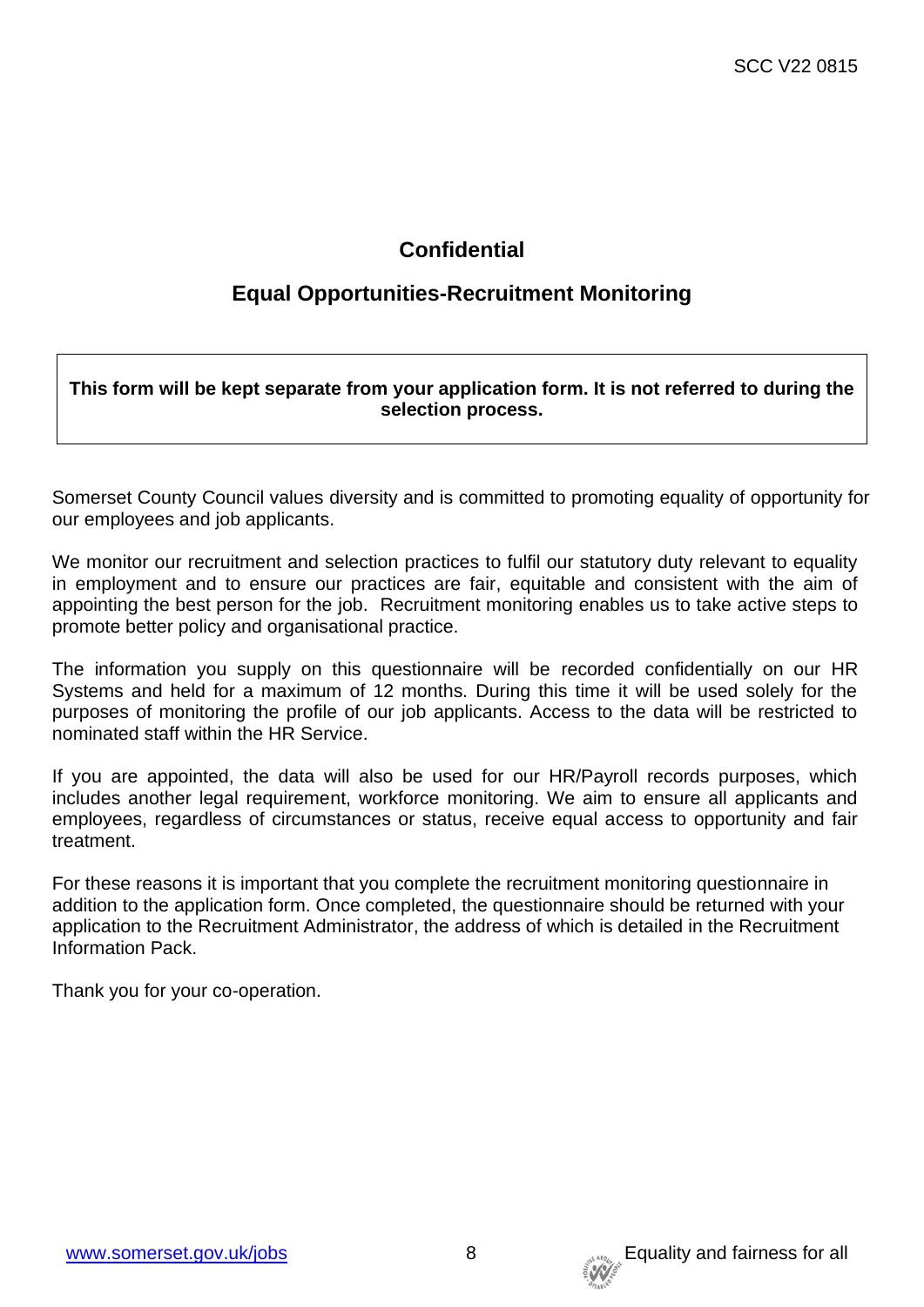### **EQUAL OPPORTUNITIES – RECRUITMENT MONITORING**

This information will be treated in the strictest confidence

| <b>Post Applied for</b>                                                                                                                                                                                                                                                                    |                                          | <b>Reference No:</b>                             |                                |                                               |  |  |
|--------------------------------------------------------------------------------------------------------------------------------------------------------------------------------------------------------------------------------------------------------------------------------------------|------------------------------------------|--------------------------------------------------|--------------------------------|-----------------------------------------------|--|--|
| Name:                                                                                                                                                                                                                                                                                      |                                          |                                                  | What is your date of birth?    |                                               |  |  |
| Are you?<br>Please tick one of the appropriate boxes against each the questions below                                                                                                                                                                                                      |                                          |                                                  |                                |                                               |  |  |
| Gender                                                                                                                                                                                                                                                                                     |                                          |                                                  |                                |                                               |  |  |
| Female<br>1.1                                                                                                                                                                                                                                                                              | Male<br>2.1                              | 3.1                                              | Prefer not to say              |                                               |  |  |
| <b>Sexual Orientation</b>                                                                                                                                                                                                                                                                  |                                          |                                                  |                                |                                               |  |  |
| <b>Bisexual</b><br>1. I                                                                                                                                                                                                                                                                    | Gay /Lesbian<br>2.1                      | 3.1                                              | Heterosexual<br>4. I           | Prefer not to say                             |  |  |
| <b>Transgender</b>                                                                                                                                                                                                                                                                         |                                          |                                                  |                                |                                               |  |  |
| Yes<br>1.                                                                                                                                                                                                                                                                                  | 2.1<br>No                                | 3.1                                              | Prefer not to say              |                                               |  |  |
| How would you describe your ethnic origin?                                                                                                                                                                                                                                                 |                                          |                                                  |                                |                                               |  |  |
| <b>White</b><br>a)                                                                                                                                                                                                                                                                         | Z.<br>Irish/British                      | English/Welsh/Scottish/North                     | $K_{\cdot}$                    | Gypsy or Irish Traveller                      |  |  |
|                                                                                                                                                                                                                                                                                            | Irish<br>D.                              |                                                  | Q.                             | Any other White Background                    |  |  |
| b)<br><b>Mixed/Multiple</b><br><b>Ethnic</b>                                                                                                                                                                                                                                               | Н.                                       | White and Black Caribbean                        | $\mathbf{L}$                   | White and Black African                       |  |  |
|                                                                                                                                                                                                                                                                                            | White and Asian<br>J.                    |                                                  | S.                             | Any other mixed background                    |  |  |
| Asian or<br>C)<br><b>Asian British</b>                                                                                                                                                                                                                                                     | Indian<br>E. I                           | X. I                                             | Pakistani<br>Bangladeshi<br>G. |                                               |  |  |
|                                                                                                                                                                                                                                                                                            | Chinese<br>P.                            |                                                  | Y. I                           | Any other Asian background                    |  |  |
| <b>Black/African</b><br>d)<br>/Caribbean/<br><b>Black British</b>                                                                                                                                                                                                                          | T.<br>Caribbean                          | V.I                                              | African                        | $R. \lfloor$<br>Any other black<br>background |  |  |
| Other ethnic<br>e)<br>group                                                                                                                                                                                                                                                                | Α.<br>Arab                               |                                                  | В.<br>Any other group          |                                               |  |  |
| f)<br>Prefer not to say                                                                                                                                                                                                                                                                    |                                          |                                                  |                                |                                               |  |  |
| Do you consider yourself to have a disability or impairment?<br>Under the Equalities Act 2010, a person with a disability is defined as having a physical or mental<br>impairment which has a substantial, long term effect on their ability to carry out normal day to day<br>activities. |                                          |                                                  |                                |                                               |  |  |
|                                                                                                                                                                                                                                                                                            | Yes<br><b>No</b><br>Prefer not to say    |                                                  |                                |                                               |  |  |
| If yes, please indicate the nature of your disability.                                                                                                                                                                                                                                     |                                          |                                                  |                                |                                               |  |  |
| <b>Physical Impairment</b>                                                                                                                                                                                                                                                                 | Mental Impairment<br>Mobility Impairment |                                                  |                                |                                               |  |  |
| Visual Impairment                                                                                                                                                                                                                                                                          |                                          | <b>Hearing Impairment</b><br>Learning Disability |                                |                                               |  |  |
| More than one<br>Impairment                                                                                                                                                                                                                                                                | Other                                    | Prefer not to say                                |                                |                                               |  |  |
| Which Religious Group do you belong to?                                                                                                                                                                                                                                                    |                                          |                                                  |                                |                                               |  |  |
| <b>Buddhist</b><br>$\overline{0}$<br>$\mathbf 1$                                                                                                                                                                                                                                           | Christian<br>2 <sup>1</sup>              | Hindu                                            | 3 <sup>5</sup><br>Jewish       | Muslim<br>4                                   |  |  |
| Sikh<br>5 <sup>1</sup><br>8 <sup>1</sup>                                                                                                                                                                                                                                                   | <b>No</b><br>6 <sup>1</sup><br>Religion  | Any other<br>religion                            | 7 <br>Prefer not<br>to say     |                                               |  |  |